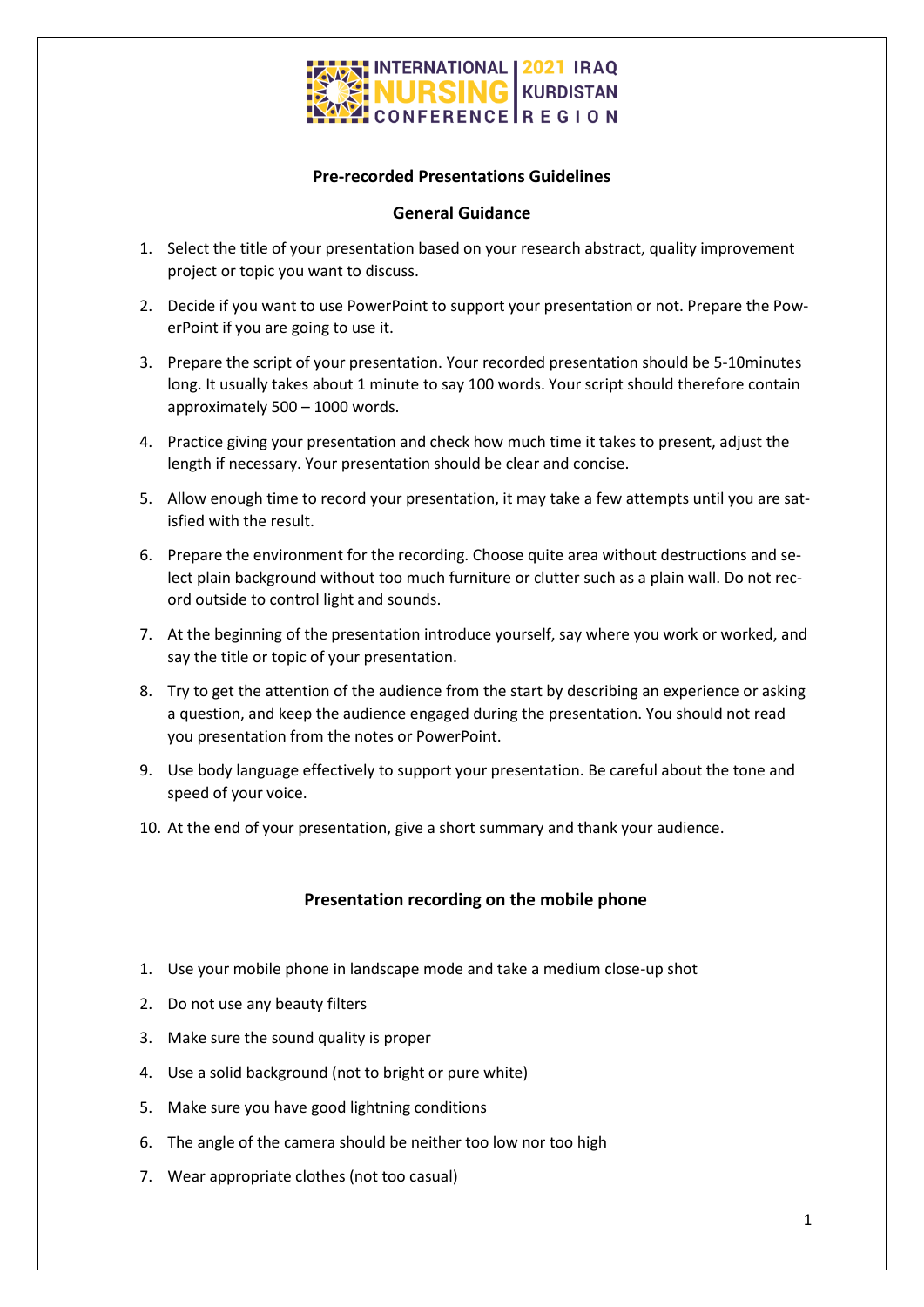

8. Use the sample photo below as a reference



# **Presentation recording using Zoom application**

- 1. If you do not have Zoom application, you need to download it on your PC
- 2. Open your computer's internet browser and navigate to the Zoom website at **Zoom.us.**
- 3. Scroll down to the bottom of the page and click **"Download**" in the web page's footer.
- 4. On the Download Center page, click "**Download**" under the "**Zoom Client for Meetings" section.**
- 5. The Zoom app will then begin downloading. You should then click on the .**exe file to begin the …**

# **If you want to record your presentation without the PowerPoint, please use the following instructions:**

- 1) Schedule the meeting at the time of your choice, each meeting can only last 40 minutes. If you do not manage to do your recording during this time you can schedule another one.
- 2) At the scheduled time, start your meeting and your video and audio.
- 3) Check that your environment is ready for recording.
- 4) When you are ready, click on the **Record** button and choose **Record on the computer** option. This will start your recording.
- 5) If you need to pause the recording click on the **Pause** button at the bottom of your screen.
- 6) To restart the recording click on the **Resume** button.
- 7) When you finish, click on **Stop recording**.
- 8) End the meeting.
- 9) Your recording will be converted to MP4 file and saved into Zoom folder in your documents.